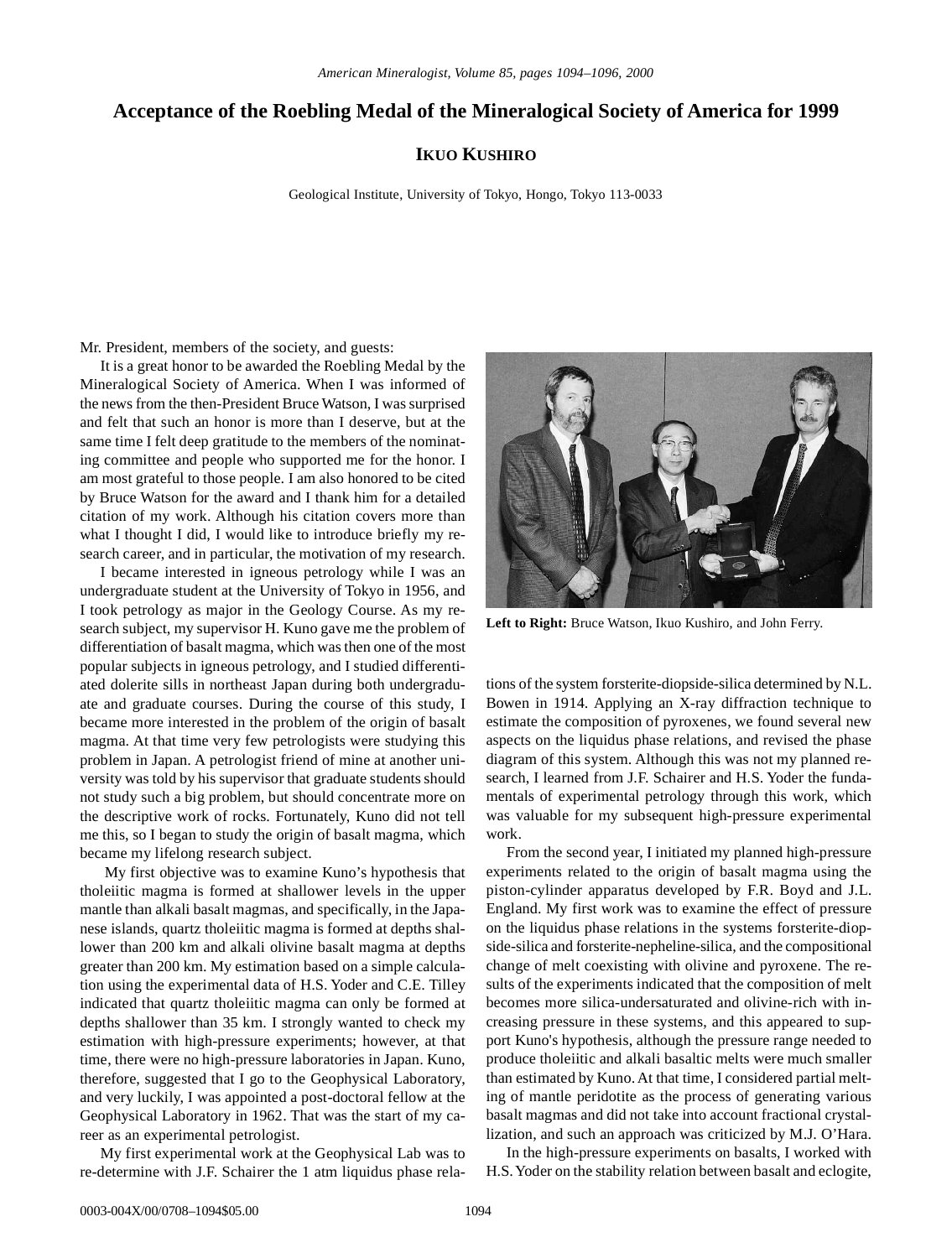which was then another hot subject in petrology in relation to the nature of the Moho discontinuity. We studied the system forsterite-anorthite expecting to produce an eclogitic mineral assemblage at high pressures. However, we found that a spinel lherzolite mineral assemblage becomes stable at about 1 GPa. It was exciting, and we could locate the stability boundary between plagioclase-lherzolite and spinel-lherzolite.

In 1965 I returned to the University of Tokyo and began teaching a laboratory course of petrology. Although my research time was limited, I tried to find time for my own research. Fortunately, S. Akimoto just established his high-pressure laboratory at the University of Tokyo and I was able to collaborate with him and Y. Syono on high-pressure experiments. At that time, we were interested in the possible role of water in the formation of the low-velocity zone in the upper mantle. Therefore, we determined the solidus of mantle peridotite under hydrous conditions at pressures to 6 GPa. We showed that the hydrous solidus is 300–700° lower than the anhydrous solidus at pressures between 1 and 6 GPa, and that low-degree partial melting of the upper mantle in the presence of a small amount of water could explain the low-velocity zone. We also determined the stability of hydrous minerals in the mantle, and were surprised to find that phlogopite is stable at least to 7 GPa and at temperatures up to 1200 °C. During these studies I became interested in the effect of water on the composition of magma formed in the upper mantle. Fortunately, H.S. Yoder again invited me to the Geophysical Lab, and I returned to the Lab in late 1967 to study this problem. On the way to Washington, I stopped at the Hawaiian Volcano Observatory by the invitation of R.S. Fiske, and I saw for the first time a spectacular eruption of Kilauea, which happened to start the night I arrived.

At the Geophysical Lab I started the planned experiments with H.S. Yoder on the melting of mantle minerals under hydrous conditions, and soon I found that incongruent melting of enstatite persists at least to 3 GPa under water-saturated conditions, compared to less than 1 GPa under anhydrous conditions. The result was exciting because it indicated that silica-saturated magma can be generated in the upper mantle under hydrous conditions. I extended the hydrous experiments to more complex systems and showed that silica-enriched melts are produced by partial melting of mantle peridotite under hydrous conditions. The problem was to determine just how silicarich the melts were in the case of melting of natural mantle peridotites, and this problem was intensely debated a few years later.

In 1969 I returned to the University of Tokyo, and I began working with my colleagues on the melting of natural mantle peridotites under hydrous conditions. To determine the composition of melts formed by partial melting of peridotite, we analyzed with an electron microprobe analyzer the quenched partial melts between crystals. We showed that hydrous quenched partial melts are really silica-rich, and some of them are andesitic or even dacitic. The compositions of quenched partial melts were, however, affected by quench overgrowth of nearby olivine, as pointed out by D.H. Green, and the results were misleading. Reliable data on the compositions of partial melts formed in natural peridotites were obtained later by improved techniques.

While I was at the University of Tokyo in 1969, Kuno passed away just before receiving the Apollo 11 lunar samples, and I succeeded him to continue the planned lunar sample studies at the University of Tokyo with Y. Nakamura, S. Akimoto, and H. Haramura. Studying lunar samples was exciting and I forgot experimental work for a while. This work opened my eyes to the planetary sciences and later I studied Antarctic chondrites and initiated evaporation and condensation experiments.

In 1971 I again returned to the Geophysical Lab and resumed experimental work on the origin of magmas. While examining the liquidus boundary between olivine and Ca-poor pyroxene in various simple systems, I found an interesting regularity between the extent of shift of this liquidus boundary and the oxide components added to the systems. With this regularity, the compositional changes of melts by addition of  $H_2O$  as well as  $CO<sub>2</sub>$  could be better understood. This work led me to study the properties of silicate melts in relation to their compositions in the following ten years. During this period, I also worked on partial melting of mantle peridotites at high pressures and genesis of basalt magmas, especially mid-oceanic ridge basalt magma in both synthetic and natural peridotite and basalt systems. In 1974 I returned to the University of Tokyo and started teaching petrology and established the experimental laboratory at the Geological Institute with T. Fujii and H. Fukuyama, and started high-pressure experiments there.

 In 1975–1976 I again returned to the Geophysical Lab to continue studies on the properties of silicate melts, and tried to measure the viscosity of silicate melts at high pressures, which at that time were not well known at high pressures. Measuring viscosity at high pressures was, however, quite difficult. The major problem to overcome was to eliminate the temperature gradient within a relatively large charge. After many trials, I was finally able to develop a desirable graphite furnace that significantly reduces the temperature gradient in the capsule. Using this furnace assemblage and very small Pt spheres, I succeeded to measure the viscosity of jadeite melt at pressures to 2.4 GPa. The result was, however, surprising; it decreases with increasing pressure at constant temperature. I first interpreted that this may be due to the structural change of the melt from a framework silicate-like structure to a chain silicate-like structure. This interpretation was, however, disproved by B.O. Mysen and D. Virgo based on their Raman spectroscopic studies, and they proposed a new structural interpretation. Viscosity measurements were made on several other polymerized silicate melts and they also showed a similar behavior. C.M. Scarfe, B.O. Mysen, and D. Virgo, however, found that diopside melt and other depolymerized silicate melts showed the opposite behavior; the viscosity increases with increasing pressure. By these works we could better understand the relation between viscosity and composition of silicate melts at high pressures. The decrease of viscosity of jadeite melt was supported by the molecular dynamics computer simulations carried out by C.A. Angel and his colleagues on the diffusivities of network-forming ions in this melt; the diffusivities of Si, Al, and O are enhanced with increasing pressure to 20 GPa at constant temperature. Their work led N. Shimizu and me to experimentally measure diffusivities of ions in jadeite and diopside melts at high pressures. The results demonstrated a beautiful